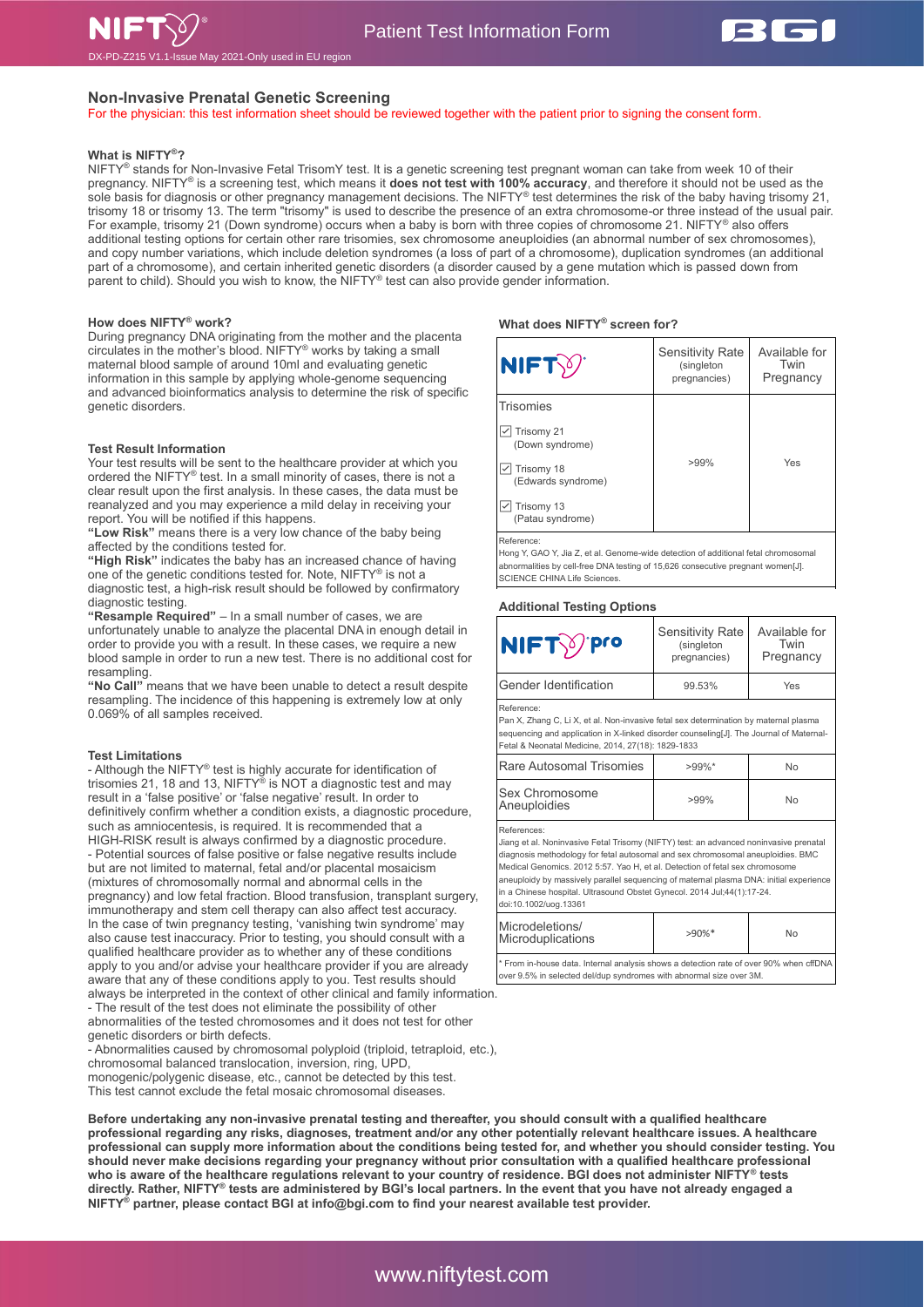Patient Consent Form for Conducting Genetic Analysis





V1.1-Issue May 2021-Only used in EU region

# **For the physician/ordering healthcare provider:**

It is mandatory to ensure that a patient/guardian has signed his or her consent for the consent to conduct genetic analysis and declaration of test consent forms. BGI needs confirmation that it has been signed to be legally able to conduct genetic analysis. Please ensure that these forms are signed and that you confirm their completion on the NIFTY® test request form. You should not send these forms to BGI but you should retain copies for your records.

- - - - - - - - - - - - - - - - - - - - - - - - - - - - - - - - - - - - - - - - - - - - - - - - - - - - - - - - - - - - - - - - - - - - - - - - - - - - - - - - - - - - - - - - - - - - - - - - - - -

**Your physician has recommended for you (or a person for whom you have custody and are caring for) a genetic analysis to clarify the following conditions:**

 $\_$  , and the state of the state of the state of the state of the state of the state of the state of the state of the state of the state of the state of the state of the state of the state of the state of the state of the  $\_$  , and the state of the state of the state of the state of the state of the state of the state of the state of the state of the state of the state of the state of the state of the state of the state of the state of the  $\mathcal{L}_\text{max}$ 

#### $\mathcal{L}_\text{max}$ **(to be completed by physician)**

We would like to explain the purpose of this analysis, which occurs with a genetic test and the importance the results could have for you and your family.

The purpose of a genetic test is to study the inherited substance (DNA) using a molecular-genetic analysis of characteristics, which may be the cause of the disease that has occurred or is suspected in you or your family.

**The study material** is a blood sample. Normally there are no health risks when taking a blood sample. Sometimes blood can bruise (hematoma) at the drawing site or very rarely there could be nerve damage. Another risk that cannot be fully excluded exists in the extremely unlikely possibility of the samples being swapped. Every effort is made to avoid this and other mistakes.

## **In a genetic analysis**

• either individual genetic characteristics for a specific suspicion or

• many genetic characteristics are investigated at the same time using an overview method (e.g. using exome or genome sequencing).

#### **Importance of the results**

All results will be discussed with you by your healthcare provider. It is important to note, however, that a comprehensive explanation of all possible causes of diseases due to genetic reasons is not possible. It is also not possible to exclude every disease risk for yourself and your family members (especially your children) utilizing genetic analysis.

In principle, results can occur for all testing techniques that are not directly related to the actual issue but may still be of medical importance for you and your family (so-called incidental findings). In particular, for the overview methods such as genome sequencing, incidental results can occur that relate to higher risks (that you may not be aware of) for potentially serious, unavoidable or non-treatable diseases. As part of the consent, you can decide whether and under what circumstances you wish to be informed about such incidental findings.

## **Right of revocation**

You can withdraw your consent to the analysis at any time in full or in part without stating reasons. You have the right not to be informed about test results (right not to know), to stop the testing processes that have been started at any time up to being given the results and to request the destruction of all test material and all results collected up to that time.

**© 2021 BGI. All rights reserved.**

| Signature of Patient |       | Signature of Guardian<br>(If the patient is under 16 years old, or lacks the<br>ability to give informed consent, guardian<br>signature is required) |     |       | Signature of Clinician/Healthcare Provider |     |       |      |
|----------------------|-------|------------------------------------------------------------------------------------------------------------------------------------------------------|-----|-------|--------------------------------------------|-----|-------|------|
| Day                  | Month | Year                                                                                                                                                 | Day | Month | Year                                       | Day | Month | Year |